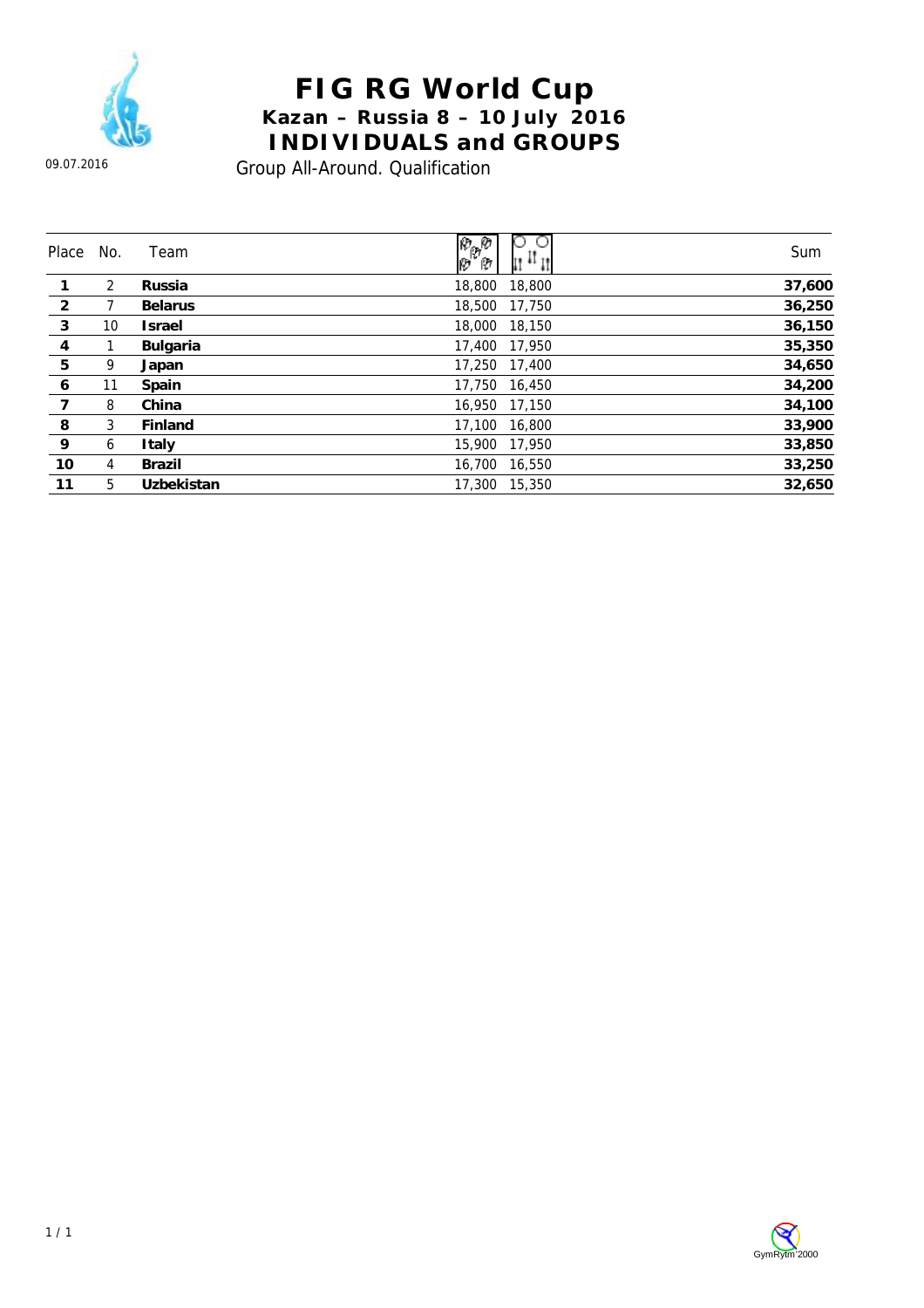

#### **FIG RG World Cup Kazan – Russia 8 – 10 July 2016 INDIVIDUALS and GROUPS**

10.07.2016

Group FINAL - 5 ribbons

| Place          | No. | Team            | $\frac{\partial \phi}{\partial \phi}$ | Sum    |
|----------------|-----|-----------------|---------------------------------------|--------|
|                |     | <b>Bulgaria</b> | 18,050                                | 18,050 |
| $\overline{2}$ |     | Russia          | 17,900                                | 17,900 |
| 3              | 3   | <b>Israel</b>   | 17,350                                | 17,350 |
| 4              | 2   | Japan           | 17,300                                | 17,300 |
| 4              | 8   | Spain           | 17,300                                | 17,300 |
| 6              | 4   | Finland         | 17,150                                | 17,150 |
|                | 6   | Uzbekistan      | 15,300                                | 15,300 |
| 8              | 5   | <b>Belarus</b>  | 15,200                                | 15,200 |

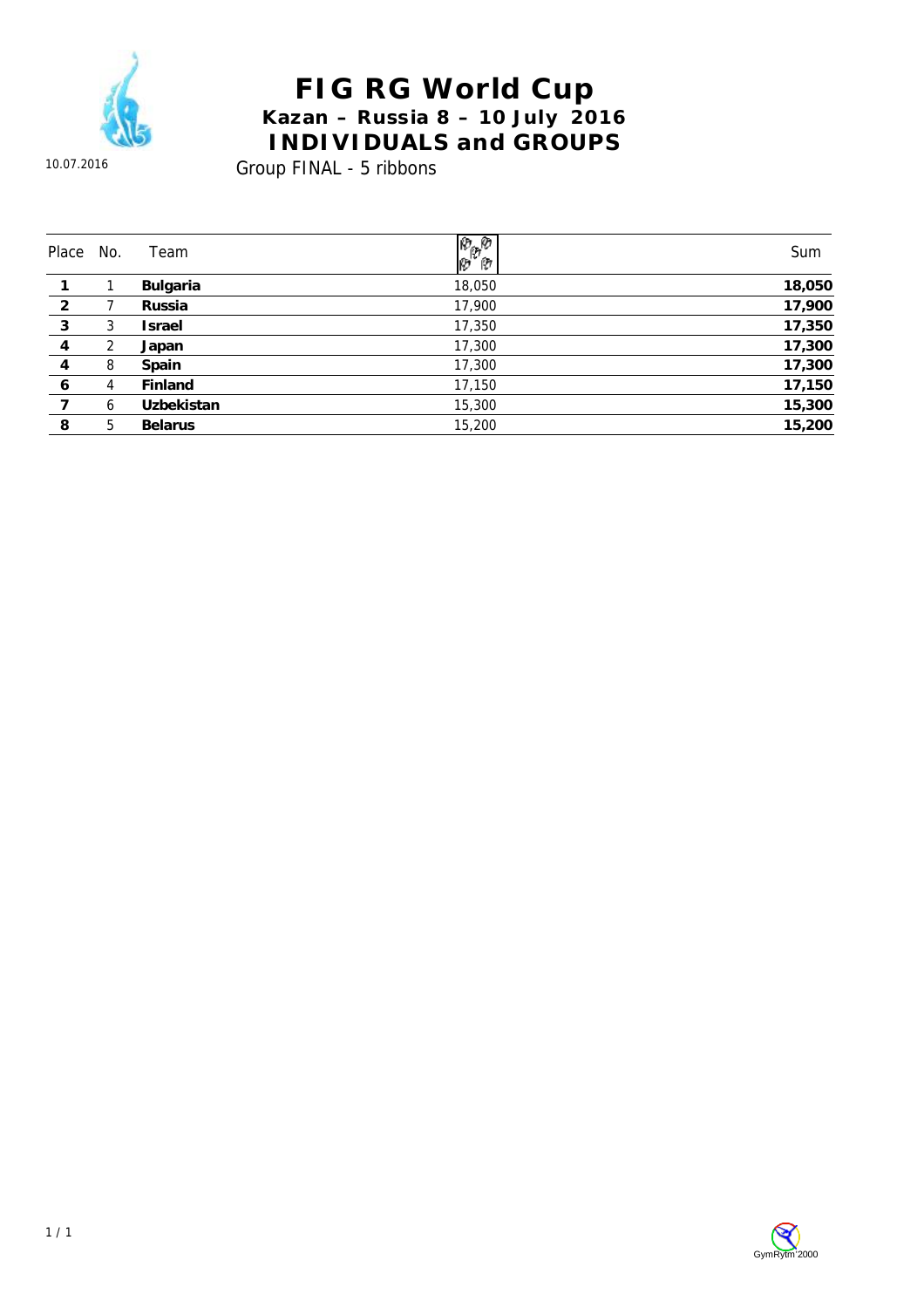

## **FIG RG World Cup Kazan – Russia 8 – 10 July 2016 INDIVIDUALS and GROUPS**

10.07.2016

Group FINAL - 6 clubs+2hoops

| Place           | No. | Team            | 11 +1 11 | Sum    |
|-----------------|-----|-----------------|----------|--------|
|                 |     | Russia          | 18,600   | 18,600 |
| $\overline{2}$  | 4   | <b>Belarus</b>  | 18,400   | 18,400 |
| 3               | 8   | Italy           | 18,300   | 18,300 |
| 4               | 6   | Israel          | 18,150   | 18,150 |
| $5\phantom{.0}$ |     | <b>Bulgaria</b> | 17,550   | 17,550 |
| 6               | 5   | Japan           | 17,400   | 17,400 |
|                 | 3   | China           | 17,250   | 17,250 |
| 8               | 2   | Finland         | 17,200   | 17,200 |

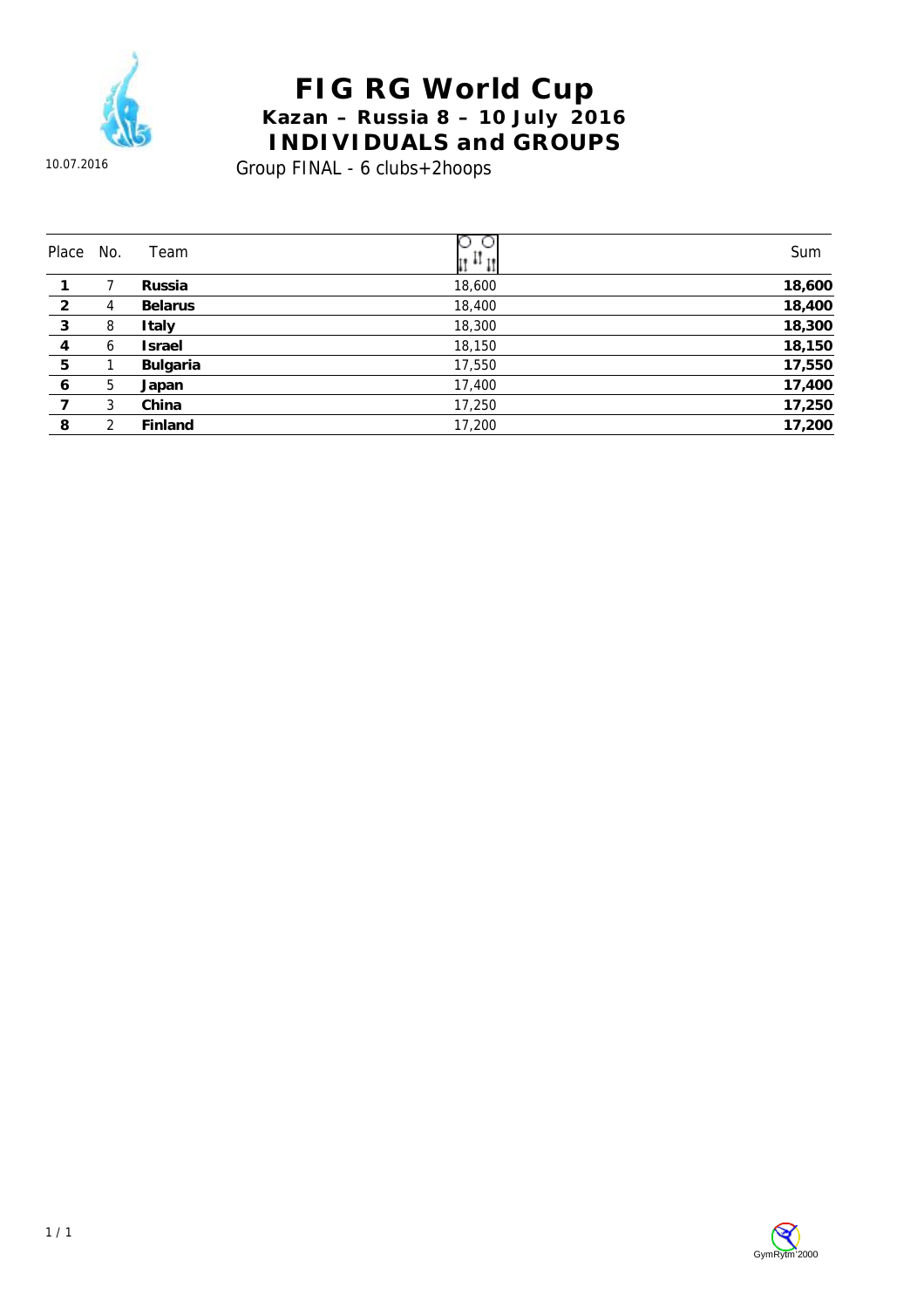

#### **FIG RG World Cup Kazan – Russia 8 – 10 July 2016 INDIVIDUALS and GROUPS**

Individual All-Around. Qualification

| Place No.      |                | Name                     | Team                          |                             | Sum    |
|----------------|----------------|--------------------------|-------------------------------|-----------------------------|--------|
| 1              | 34             | Mamun Margarita          | 18525 Russia                  | 19,300 19,200 19,400 19,150 | 77,050 |
| $\overline{2}$ | 11             | Kudryavtseva Yana        | 16839 Russia                  | 19,200 19,350 18,150 19,250 | 75,950 |
| 3              | 28             | Soldatova Aleksandra     | 20096 Russia                  | 19,000 19,150 18,800 18,550 | 75,500 |
| 4              | 25             | Son Yeon Jae             | 14507<br>Korea                | 18,750 18,900 18,800 18,450 | 74,900 |
| 5              | 9              | Staniouta Melitina       | 8842<br><b>Belarus</b>        | 17,750 18,750 18,800 18,850 | 74,150 |
| 6              | 16             | Halkina Katsiaryna       | 8861<br><b>Belarus</b>        | 18,500 18,150 18,050 18,000 | 72,700 |
| $\overline{7}$ | 39             | Durunda Marina           | <sup>21420</sup> Azerbaijan   | 18,150 18,150 18,000 18,250 | 72,550 |
| 8              | 32             | Pazhava Salome           | 12189<br>Georgia              | 17,650 18,150 18,300 17,900 | 72,000 |
| 9              | 18             | Bertolini Veronika       | 1488<br>Italy                 | 17,850 17,950 17,800 17,900 | 71,500 |
| 10             | 17             | <b>Filiou Varvara</b>    | 14766 Greece                  | 17,950 17,600 17,850 17,550 | 70,950 |
| 11             | 31             | <b>Zeng Laura</b>        | 21027<br><b>USA</b>           | 18,100 16,950 18,100 17,750 | 70,900 |
| 12             | 6              | Moustafaeva Kseniya      | 19442 France                  | 17,250 18,200 17,200 17,850 | 70,500 |
| 13             | 27             | Ashirbayeva Sabina       | 18531<br>Kazakhstan           | 17,700 17,800 17,050 17,700 | 70,250 |
| 14             | 40             | Vladinova Neviana        | 22769<br>Bulgaria             | 18,200 17,900 17,500 16,600 | 70,200 |
| 15             | 21             | Serdyukova Anastasiya    | 9590<br>Uzbekistan            | 17,250 17,550 17,550 17,000 | 69,350 |
| 16             | 24             | Volkova Ekaterina        | 18974<br>Finland              | 16,000 17,300 17,550 17,750 | 68,600 |
| 17             | 19             | Minagawa Kaho            | 15242<br>Japan                | 17,850 18,050 17,150 15,300 | 68,350 |
| 18             | 36             | <b>Feeley Camilla</b>    | 22893 USA                     | 17,100 17,400 17,250 16,350 | 68,100 |
| 19             | 10             | Piriyeva Zhala           | 10895 Azerbaijan              | 17,200 17,400 16,250 17,050 | 67,900 |
| 20             | 20             | <b>Taseva Katrin</b>     | 18374<br>Bulgaria             | 17,600 17,400 15,300 17,500 | 67,800 |
| 21             | $\overline{7}$ | Liu Jiahui               | 23546<br>China                | 16,550 17,200 16,900 16,850 | 67,500 |
| 22             | 12             | Filiorianu Anna Luiza    | 20307<br>Romania              | 17,500 17,500 16,200 15,900 | 67,100 |
| 23             | 5              | Bolataeva Natela         | 28437<br>Georgia              | 15,850 17,200 17,000 16,850 | 66,900 |
| 24             | 14             | Tashkenbaeva Sabina      | 23538<br>Uzbekistan           | 17,100 16,800 17,050 15,150 | 66,100 |
| 25             | 26             | Berezina Ksenofontova P  | 24199<br>Spain                | 16,850 16,950 16,150 15,650 | 65,600 |
| 26             | 8              | Bezzoubenko Patricia     | 20831<br>Canada               | 14,700 16,300 17,250 16,250 | 64,500 |
| 27             | 23             | Legote Grace             | 7496<br><b>RSA</b>            | 15,900 16,000 16,500 15,600 | 64,000 |
| 28             | 41             | Kratochwill Spela        | 9540<br>Slovenia              | 15,150 16,400 16,350 16,050 | 63,950 |
| 29             | 29             | Sarybay Aydana           | 18533 Kazakhstan              | 16,300 16,500 16,300 14,500 | 63,600 |
| 30             | 13             | <b>Prince Danielle</b>   | 13390 Australia               | 16,150 16,050 14,600 15,850 | 62,650 |
| 31             | 33             | Gergalo Rebecca          | 22567<br>Finland              | 14,800 16,000 15,350 15,700 | 61,850 |
| 32             | 30             | <b>Sherlock Stephani</b> | 18795<br><b>Great Britain</b> | 15,350 16,350 14,750 14,500 | 60,950 |
| 33             | 35             | <b>Shang Rong</b>        | 22490 China                   | 12,100 16,900 14,350 14,900 | 58,250 |
| 34             | 38             | Lok Yi Chong             | <sup>22256</sup> Malaysian    | 13,350 13,700 14,700 14,250 | 56,000 |
| 35             | 37             | Veinberg Filanovsky Vict | 15247<br><b>Israel</b>        | 17,600 17,550               | 35,150 |
| 36             | 15             | Yerawadekar Rukhmini     | 31902 India                   | 5,900<br>7,000              | 12,900 |

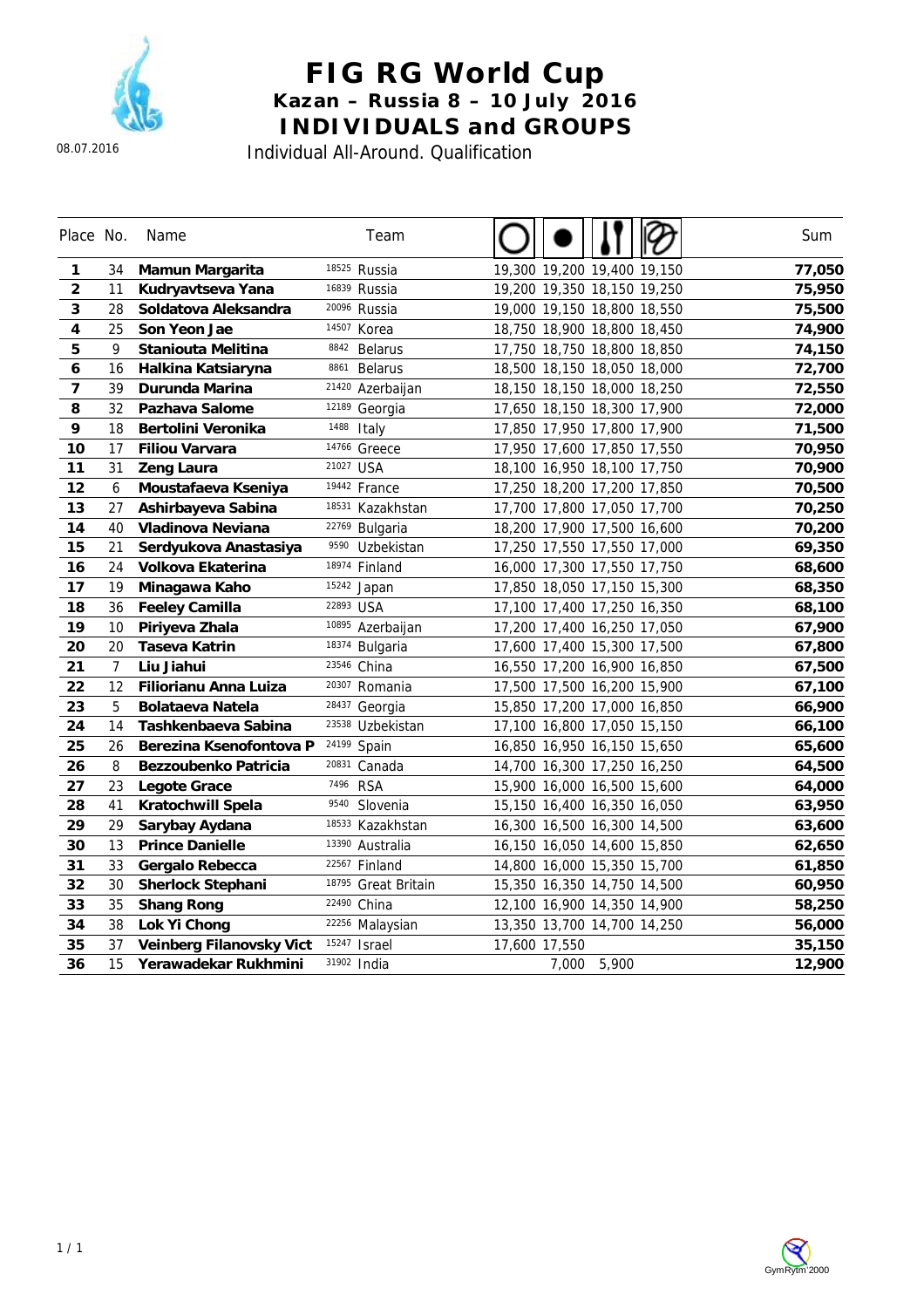

## **FIG RG World Cup Kazan – Russia 8 – 10 July 2016 INDIVIDUALS and GROUPS**

Individual FINAL - HOOP

| Place No.      |   | Name                  | Team                        |        | Sum    |
|----------------|---|-----------------------|-----------------------------|--------|--------|
|                |   | Kudryavtseva Yana     | <sup>16839</sup> Russia     | 19,200 | 19,200 |
| $\overline{2}$ |   | Son Yeon Jae          | 14507 Korea                 | 18,600 | 18,600 |
| 3              |   | Mamun Margarita       | 18525 Russia                | 18,500 | 18,500 |
| 4              | 4 | Halkina Katsiaryna    | 8861<br><b>Belarus</b>      | 18,450 | 18,450 |
| 5              | 5 | Vladinova Neviana     | <sup>22769</sup> Bulgaria   | 17,950 | 17,950 |
| 6              |   | Zeng Laura            | 21027 USA                   | 17,900 | 17,900 |
|                | 8 | <b>Filiou Varvara</b> | 14766 Greece                | 17,700 | 17,700 |
| 8              | h | Durunda Marina        | <sup>21420</sup> Azerbaijan | 17.650 | 17.650 |

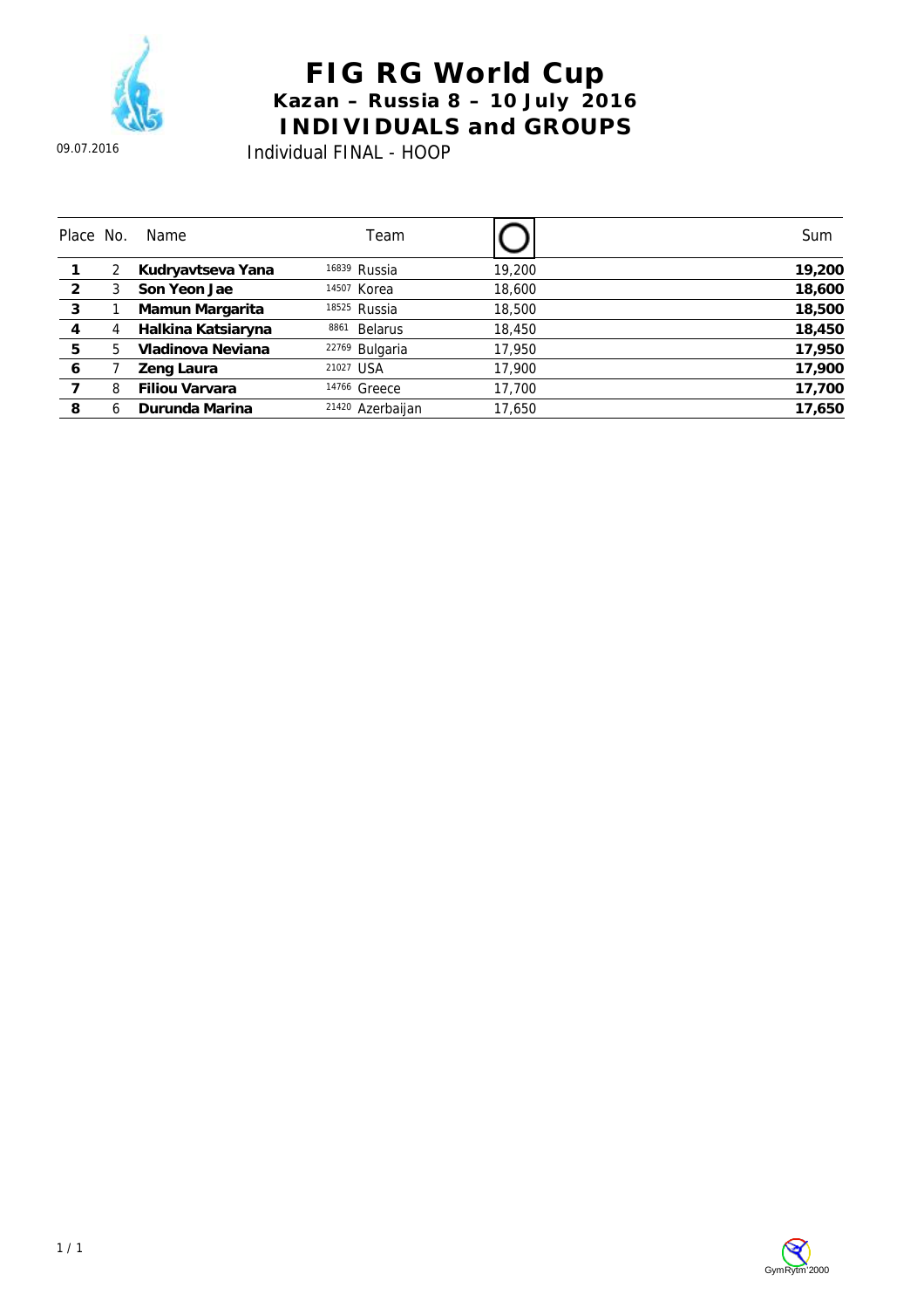

# **FIG RG World Cup Kazan – Russia 8 – 10 July 2016 INDIVIDUALS and GROUPS**

Individual FINAL - BALL

| Place No.      |   | Name                | Team                        |        | Sum    |
|----------------|---|---------------------|-----------------------------|--------|--------|
|                |   | Kudryavtseva Yana   | <sup>16839</sup> Russia     | 19,300 | 19,300 |
| $\overline{2}$ |   | Mamun Margarita     | 18525 Russia                | 19,150 | 19,150 |
| 3              | 4 | Staniouta Melitina  | <b>Belarus</b><br>8842      | 18,750 | 18,750 |
| 4              |   | Son Yeon Jae        | 14507 Korea                 | 18,600 | 18,600 |
| 5              | 6 | Halkina Katsiaryna  | 8861<br><b>Belarus</b>      | 18,200 | 18,200 |
| 6              | 8 | Pazhava Salome      | 12189 Georgia               | 17,950 | 17,950 |
|                | 5 | Moustafaeva Kseniya | <sup>19442</sup> France     | 17,900 | 17,900 |
|                |   | Durunda Marina      | <sup>21420</sup> Azerbaijan | 17,900 | 17.900 |

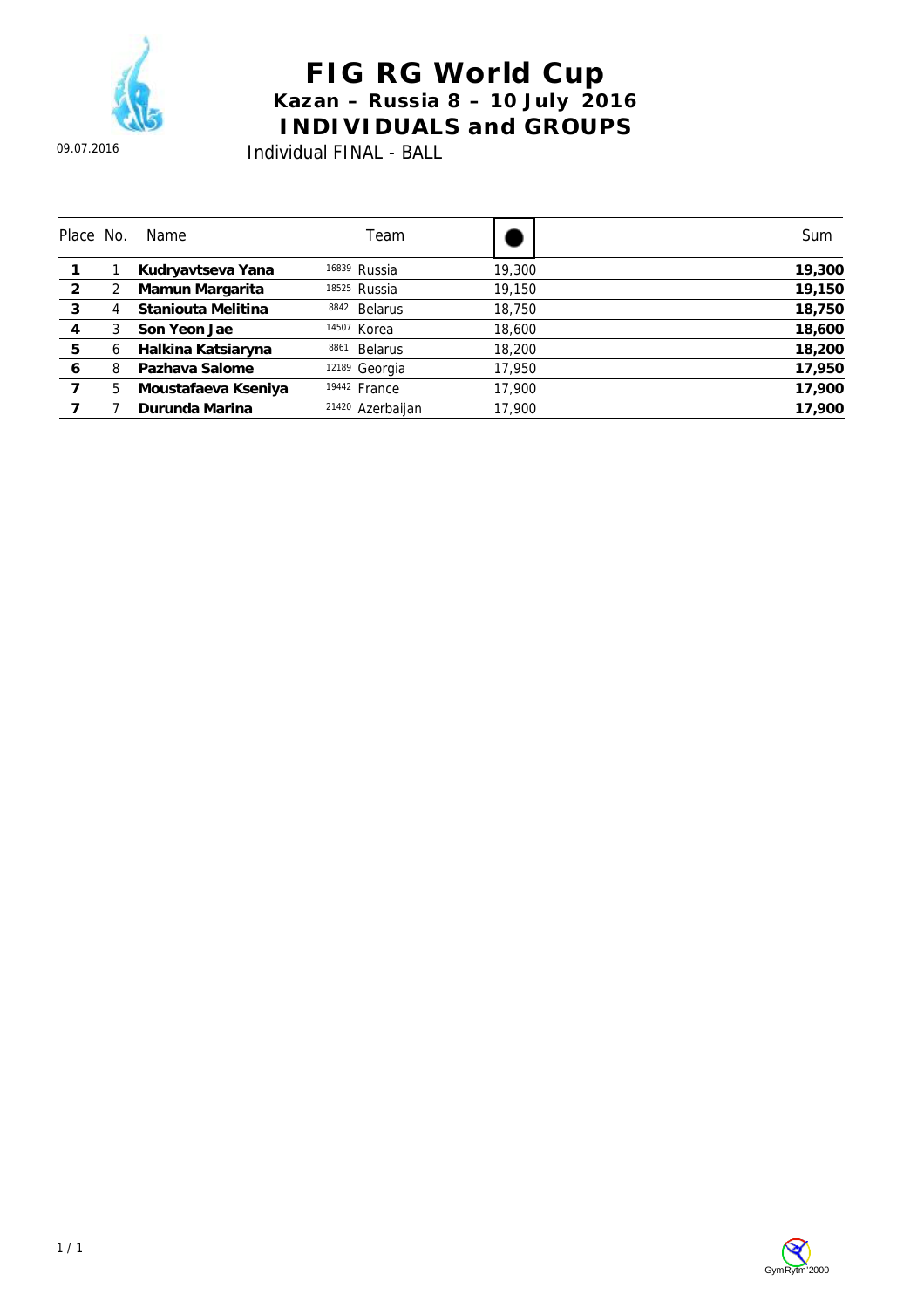

#### **FIG RG World Cup Kazan – Russia 8 – 10 July 2016 INDIVIDUALS and GROUPS**  Individual FINAL - CLUBS

| Place No. |   | Name                 | Team                    |        | Sum    |
|-----------|---|----------------------|-------------------------|--------|--------|
|           |   | Mamun Margarita      | 18525 Russia            | 19,150 | 19,150 |
| 2         | h | Soldatova Aleksandra | <sup>20096</sup> Russia | 18,950 | 18,950 |
| 3         | 8 | Staniouta Melitina   | <b>Belarus</b><br>8842  | 18,800 | 18,800 |
| 4         |   | Son Yeon Jae         | 14507 Korea             | 18,650 | 18,650 |
| 5         | 4 | Zeng Laura           | 21027 USA               | 18,050 | 18,050 |
| 6         |   | Halkina Katsiaryna   | <b>Belarus</b><br>8861  | 17,700 | 17,700 |
|           | 5 | Durunda Marina       | 21420<br>Azerbaijan     | 17,050 | 17,050 |
| 8         |   | Pazhava Salome       | 12189<br>Georgia        | 16.750 | 16,750 |